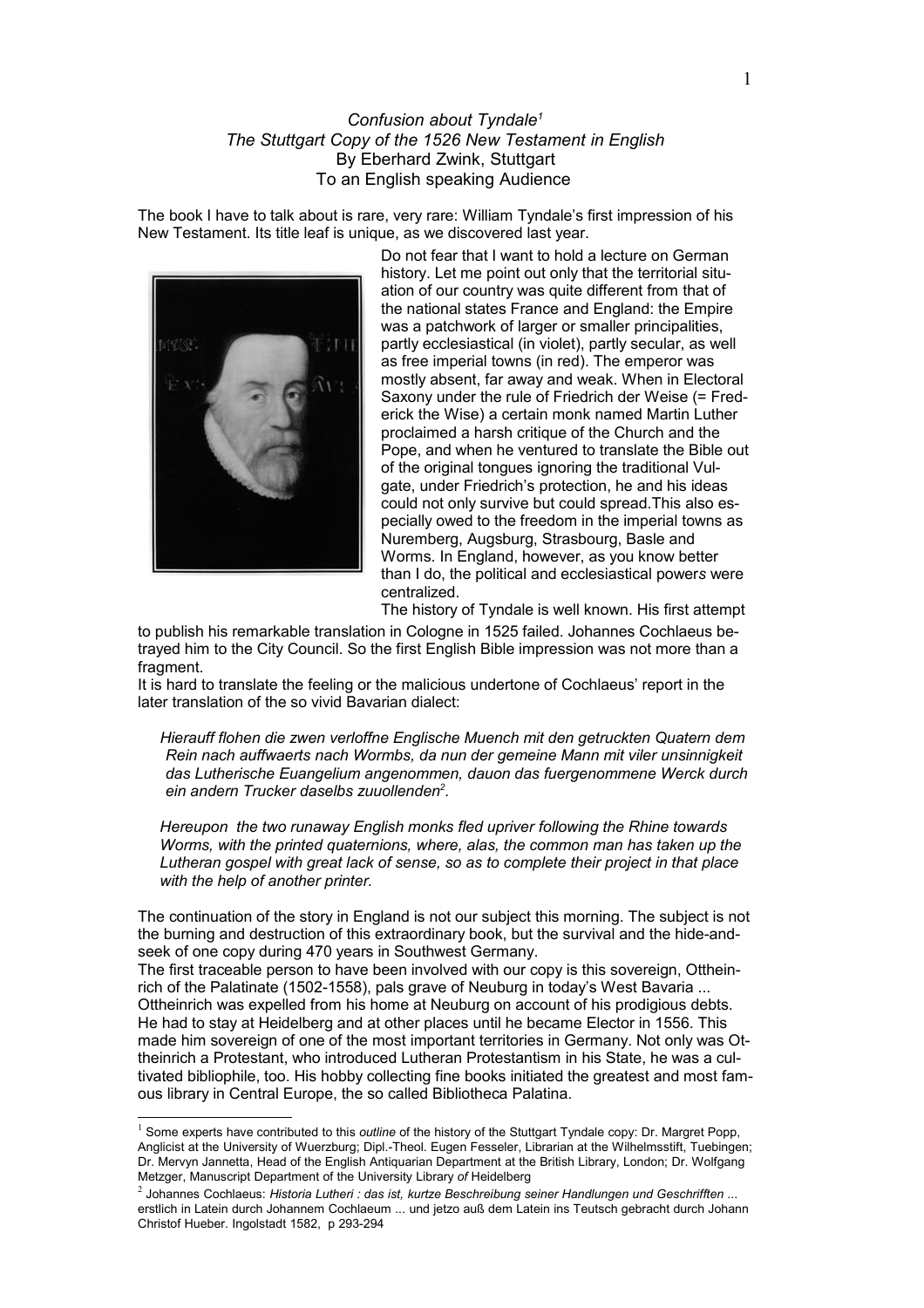The books were stored either in the main Church of the Holy Ghost in the city of Heidelberg or in the castle itself (here in an old artistic photograph) especially in the building which bears his name, the "Ottheinrichsbau" ("Ottheinrich Wing"). Regarding the Heidelberg Castle, unfortunately I can show you the image of a ruin only. From 1689 till 1693 French troops conquered the region on the right side of the Rhine, burning and pillaging towns and castles on their way, not even sparing the monasteries. Heidelberg castle was among the places they laid waste. During the Thirty Years' War in 1622 troops of the Catholic party seized Heidelberg. Pope Gregory XV. had given order*s* that the famous library, the richest treasure of Protestant spirit and culture, was to be turned over to the Catholic victors. In 1623 they took all the books to Rome together with the old hand-written catalogues. There they ended up in the Biblioteca Apostolica Vaticana. All these books have survived there until today, old humanist printed books, and the beautifully illuminated manuscripts which now form the core of the Vatican holdings. Why this historical excursion? The entire library was not carried off. As you will see, some books had left the library before 1623. The best evidence of such goings-on is the so called Ottheinrich bindings. The first slide is an example of an Incunabula stored in the Wilhelmsstift at Tuebingen. We call such books the "dispersed Ottheinrich bindings". El-even<sup>[3](#page-1-0)</sup> of them are to be found in libraries outside the Biblioteca Vaticana. In Rome, of course, wonderful examples are to be seen. Ottheinrich used to have rare or

curious books bound by the best book binders of his time. They can always be identified by his portrait and the year of binding stamped in gold on the front cover. Among the Ottheinrich bindings book historians have known an anonymously printed Eng-

lish New Testament without date and place held by the Wuerttemberg State Library Stuttgart; but none of the binding experts had examined the content of the book, because binding experts mostly don't care for the printed texts.



They are used to taking note of the sort of leather, its colour, the blind stamps, the gilt edge or the golden stamps into consideration, and, having described those, they are happy. Why did Ottheinrich acquire such a book and when? We don't know.

Ottheinrich would have these precious bindings made for all the old, rare and mysterious books that he could lay hands on at any price. The date 1550 shows he did so even a long time before his promotion to be Elector Palatinate. Perhaps the book made its travels from Worms to an unknown first owner and then moved from Neuburg to Heidelberg together with Ottheinrich. The Heidelberg University Library some ten years ago had microfilms made of the hand-written catalogues which had been taken to Rome in 1623. My colleague at Heidelberg searched for the special entry of our remarkable book and discovered it in a catalogue of 1581. Further he told me that an English New Testament with the same dates is no longer mentioned in the last catalogue of 1610. Hence, the conclusion is

that the book had left Heidelberg between 1581 and 1610, and escaped the Thirty Years' War troubles in that town.

The Schoental Abbey situated on the Jagst River founded in 1157 figures as one of the great Cistercian monasteries in South West Germany. Its library has been well-known, although its history is unclear in some details. What we know is that in the 17th century monks created special book numbers, which marked the subject or the position of a book on the shelf by a capital letter<sup>[4](#page-1-1)</sup>. Further we know that such book numbers were used from 1615 until 1661. Books acquired after this date never were signed in such a manner. Obviously in the first half of the 17th century the monks had received an octavo volume

<span id="page-1-0"></span> $3$  Kyriss, Ernst: Einbaende Ottheinrichs und seiner Nachfolger. - In: Gutenbergjahrbuch 1958, p. 315

<span id="page-1-1"></span><sup>4</sup> Heribert Hummel: "Die Bibliothek des Zisterzienserklosters Schoental". In: Wuerttembergisch-Franken. 69.1985, p. 221.242; esp. p. 229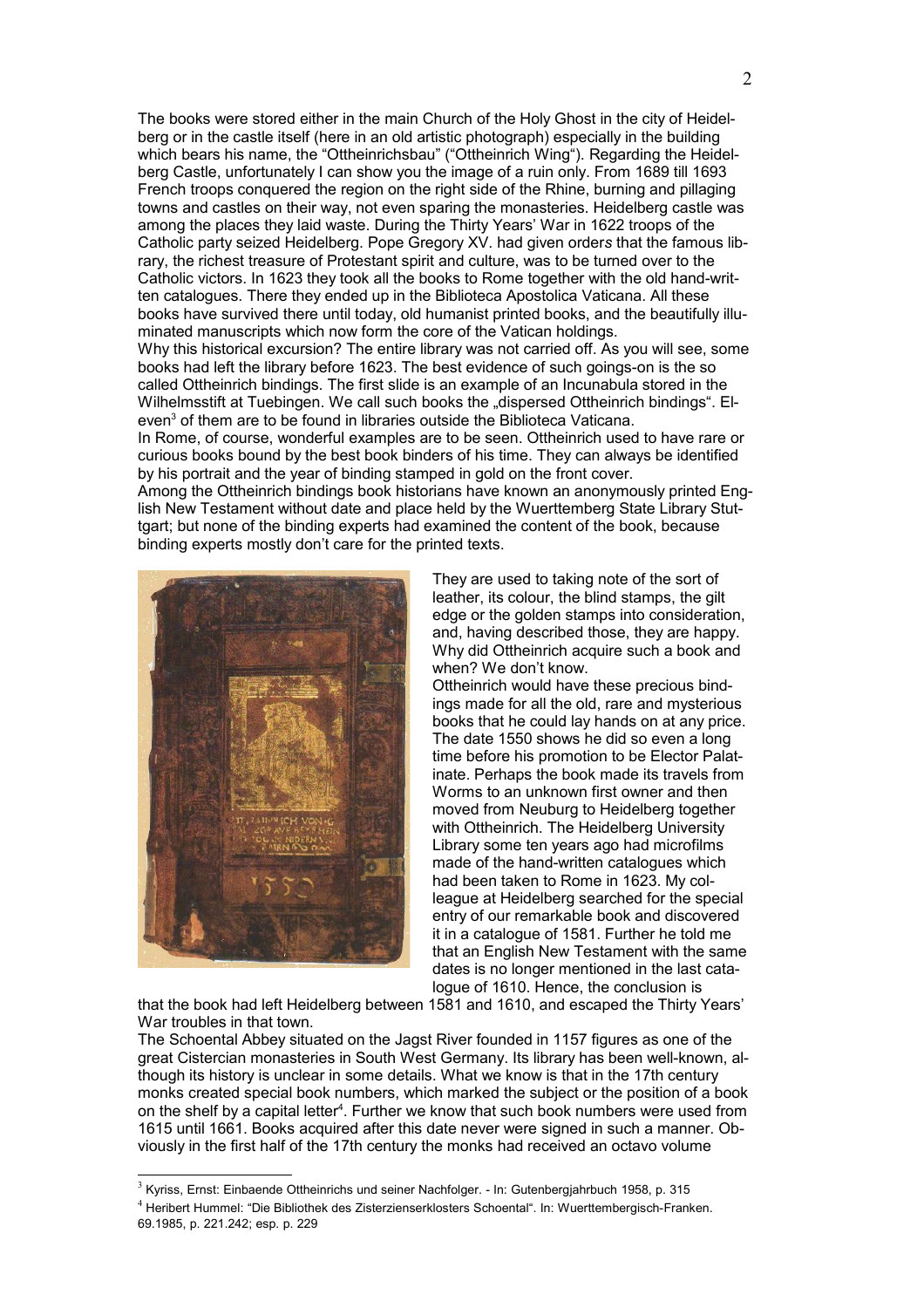which they probably could not read. It was an English New Testament with a binding showing a Protestant sovereign. The book was given the number *T 7 N° 202.* Nobody knows how a book from the Palatina Library had arrived at the monastery about 70 km east of Heidelberg before 1610.

During that terrible war a third of the population was killed or died by pestilence; afterwards Germany recovered, but slowly. Catholicism recovered too. Suddenly, rebuilding Romanesque or gothic churches in the baroque style boomed. The fresh and clear buildings marked a new feeling, a new joy of life.

Perhaps one day around the beginning of the 18th century the friar librarian was engaged in taking stock of the monastery's property and entering the monastery's name on the title pages of the library's holdings. He opened a curious tome in English. Surely he could read only *New Testament*. It looked like the German orthography of the times of reformation. He wrote in a fine script: *Monasterij B. M. V. in Schoenthal.* Numerous books are left with similar entries. The friar librarian and his successors obviously were so busy elsewhere that they never got around to writing a general catalogue of all their possession*s*. Therefore we can only surmise that our New Testament has been in stock there continuously for about 200 years.

Germany still was a patchwork of small territories, of free imperial towns, of larger dukedoms and ecclesiastical properties, dioceses and monasteries. Only Austria with the Habsburg dynasty and Prussia were powerful and therefore hostile to one another. Napoleon, the imperial French newcomer overturned the political situation in continental Europe. In all the territories conquered by him he sought for allies which could provide him with fresh soldiers to conquer the rest of Europe in the East. He flattered the vanity of sovereigns who toadied to him. Wuerttemberg's Duke Friedrich was promoted to be an Elect-or and in 180[5](#page-2-0) to be a King<sup>5</sup>. Wuerttemberg, of course, was nowhere near the size of a Kingdom.

Napoleon's reform aimed at maintaining a few extended grand duchies or even kingdoms by resolving the patchwork territories, by mediatizing the smaller counties, by depriving the imperial cities of their privileges and, most important, by destroying the political power of the dioceses and by secularizing the monasteries. The latter procedure was decided upon in 1803.

Secularisation had indeed been a long drawn out process. Our abbey Schoental had already been secularised in 1802. What happened to the precious library? The nearest Catholic territory was Ellwangen, an ecclesiastical sovereign and exempt provost's district east of Schoental. This place served as an intermediate deposit until decisions were made what to do with the secularised books. Other monasteries of the southern Catholic parts added to their number.

At this point the Royal government in Stuttgart wanted the books transported to the Royal Public Library, today our Wuerttemberg State Library, and started to execute that plan. A wave of riches overflowed the library which had been founded by Duke Carl Eugen in 1765. As a bibliophile he may be compared with Ottheinrich: Carl Eugen had also gathered books and enlarged the holdings with great patience.

The panorama of the Wuerttemberg capital shows the New Castle and the Academy in front of it. The Public Library was installed in a wooden building at the Market Place to be mentioned later.

In 1810 King Friedrich decided to found a Royal Private Library (Koenigliche Handbibliothek). This new collection was intended to receive the secularised books which arrived after 1810. The King installed two exhibition rooms in the Academy. In 1886 the name was changed to Court Library (Hofbibliothek). Thus it was never the private property of the Royal family.

Yet all these events didn't touch a number of boxes with books awaiting an uncertain destination at Ellwangen. The new Kingdom - as we say New Wuerttemberg – consisted of the old Protestant Dukedom and other Protestant counties and imperial towns, but also of Catholic towns, secularised dioceses as well as secularised monastic territories. Nearly one half of the population was Catholic at one point. King Wilhelm I. (1816-1864) created a new diocese the borders of which were the same as those of the new Kingdom. The only University was that of Tuebingen with a famous Protestant faculty dating from 1534. The training of pastors took place in a special College, where the students also lived. The Catholic party was to be provided with similar facilities. For a long time the authorities had favoured maintaining a Catholic ecclesiastical and academic centre at Ellwangen, in the

<span id="page-2-0"></span> $<sup>5</sup>$  In 1797 he got married to Charlotte, daughter of King George III.</sup>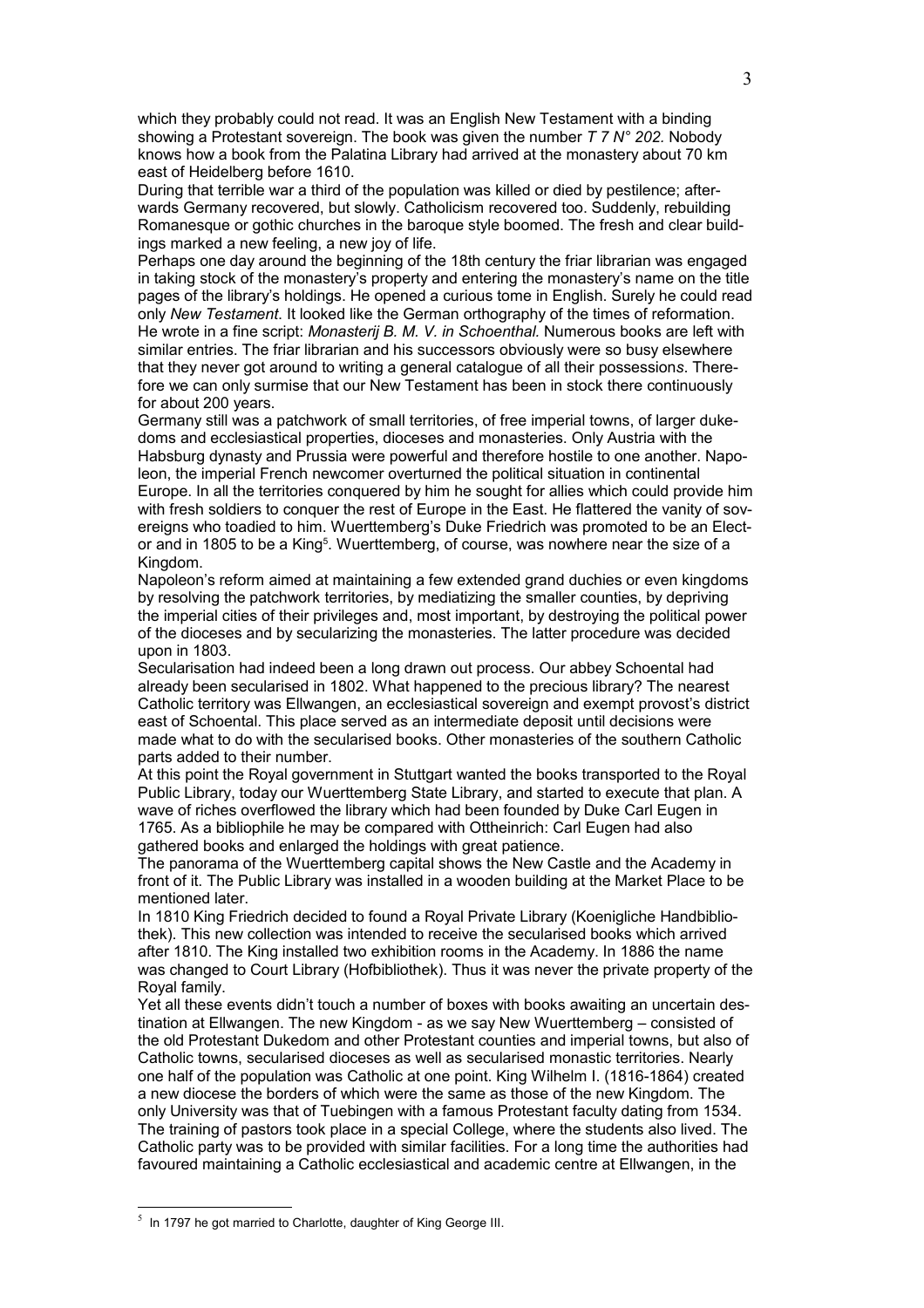"far east"of the Kingdom. There the Schoental theological books would have been a welcome support for study.

However King Wilhelm eventually preferred to draw the activities into the centre of the country next to the Protestant institutions. He decided to found a Catholic Faculty at Tuebingen. It was then clear that the secularized books could not remain at Ellwangen. By way of organisation all the original Ellwangen books and the Schoental boxes were first taken to Stuttgart. When that happened, please imagine that books streamed into the library of the Wuerttemberg capital from all directions. The shelves overflowed, the librarians were stressed.

They left some of the boxes unpacked and stored them somewhere in the Library or in the Academy. The Schoental books went to sleep in the unused Court Church.<sup>[6](#page-3-0)</sup>

In spite of all the provinciality, the riches of the Library holdings acquired considerable fame throughout Germany and England, especially on account of the prodigious number of Bible editions Carl Eugen was bringing together. For instance, in the eighties of the 18th

Century, he purchased two of the largest Bible collections, one of them with no less than 6,000 volumes!

An English bibliographer visited Stuttgart and, in his 1818 *Bibliographical Antiquarian and Picturesque Tour in France and Germany,* dedicated some chapters to the city and the two libraries. He was the English actor, author, poet, composer and theatre director Thomas Frognall Dibdin (1771-1841). He was supposed to negotiate the exchange of two rare Stuttgart Virgil-editions for a Gutenberg Bible on behalf of the well-known book col-lector and bibliophile Earl George John Spencer<sup>[7](#page-3-1)</sup>. Dibdin visited the Stuttgart Royal Public Library at the Market Place and deplored the insufficient building and the storage condi-tions<sup>[8](#page-3-2)</sup>. He wrote: "Of English Bibles, there is no edition before 1541, of which the copy *happens to be imperfect." [9](#page-3-3)* Further information on English bibles apparently did not seem worthwhile mentioning to him.

One day Dibdin was permitted to inspect the Royal Private Library. He described: *The Library of his Majesty is in one of the side wings, or rather appurtenances, of the Palace: to the right, on looking at the front. It is on the first floor - where all libraries should be placed - and consists of a circular and a parallelogram-shaped room: divided by a screen of Ionic pillars ... A round table is in the centre, covered with a fine cloth, and the sides and pillars of the screen are painted wholly in white - as well as the room connected with it...*[10](#page-3-4). But not a word about English bibles behind the Ionic pillars:

If the English department was so badly furnished then, why can I - as a successor of the librarian Carl Friedrich LeBret - talk to you now about the Stuttgart English Bible collection as being unique on the Continent? Well, had Mr. Dibdin only thrown a glance out of the windows of the Royal Private Library, he could nearly have seen the unpacked box at the Court Church in which slept our Tyndale Testament. But Dibdin was satisfied by the other fine books my colleague LeBret showed him. - The exchange of the Gutenberg Bible failed. In 1978, incidentally, we acquired one at Christie's in New York.

In 1819 or 1820 librarians got around to putting the goods of Schoental on the shelves of the Royal Private Library, among them obviously the English New Testament in the Ottheinrich binding. They also placed another English New Testament on the shelf, dated 1536. This book hailed from the Benedictine Abbey Weingarten, whose library was the largest in South West Germany; to it were owed the richest secularized collection of the Stuttgart Libraries. Among the Weingarten stock was another English tome, a Liturgy Book of 1538, a *Prymer in Englisshe...".*Did librarians at that time ask themselves why the Catholic monks in Southwest Germany stored English Protestant Bibles and liturgies, in all probability unreadable to them? The Benedictines' interests - as well as the Cistercians' - were obviously wide enough as to comprise also the more unusual texts; and we will be acquainted with a third book of Protestant provenience similarly acquired at the end of this talk.

It is easy to imagine that the shelves in the book room of his Majesty's Library overflowed. Therefore we have to take practical rather than moral motives into account why King Wil-

<span id="page-3-0"></span><sup>6</sup> Magda Fischer:. *Die Handschriften der Wuerttembergischen Landesbibliothek Stuttgart, Reihe 2. Die Handschriften der ehemaligen Hofbibliothek Stuttgart, Bd. 5. Codices Wirtembergici, Codices militares*. Wiesbaden 1975, p.129-130

<span id="page-3-1"></span><sup>7</sup> Karl Loeffler: *Geschichte der Wuerttembergischen Landesbibliothek.* Leipzig 1923, p. 64-65

<span id="page-3-2"></span> $8$  Loeffler, p. 54

<span id="page-3-3"></span><sup>9</sup> Thomas Frognall Dibdin: *A Bibliographical Antiquarian and Picturesque Tour in France and Germany.* 2nd ed. London 1829, p. 22

<span id="page-3-4"></span> $10$  Dibdin, p. 34-35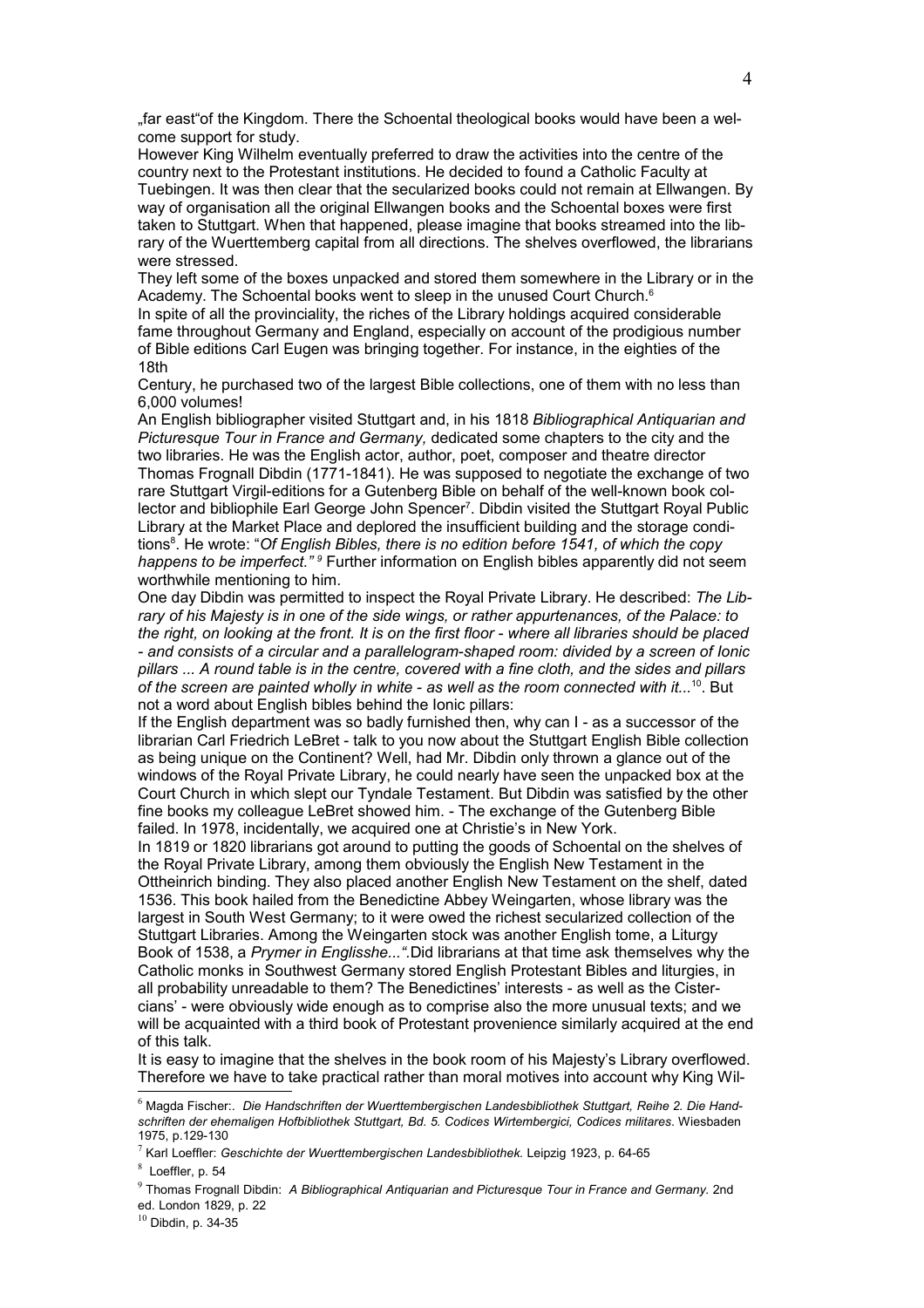helm in 1822 decided to give all Catholic secularised books of his Private Library to the Catholic Faculty at Tuebingen. In fact all religious books, including the Protestant ones, were moved to Tuebingen. But the King stressed that they remained his own property.<sup>[11](#page-4-0)</sup> Francis Fry (1803-1886), the well known bibliographer and collector of 16th century English Bibles visited the Stuttgart libraries in 1860. We learn this from an entry by my predecessor Schmidlin. He says that one fragmentary New Testament in Latin and English, the first to be entered in the Bible Catalogue page "Biblia anglica in 8° - sine loco et sine anno" (no place, no date) had been identified by the *Quaker Fry in 1860.*



Fry's intention was to edit a facsimile of Tyndale's first impression of the New Testament 1526. And, in fact, such an edition appeared in 1862. His aim was to find a complete copy with a title page, because the Bristol copy lacked one. Further he tried to find other tomes printed by Peter Schoeffer at Worms to verify the story that this was the son of the other Peter Schoeffer who had worked with Gutenberg at Mainz, and that Peter Schoeffer junior really was the printer of Tyndale's book. Francis Fry had no chance at the Stuttgart libraries. Some early English bibles were in the stock there, to be sure, but hardly anything exciting. Why?

It was not before the sixties of our century that my predecessors have been able to acquire a number of remarkable 16th and 17th century English Bibles at acceptable prices. They mostly got them from the Antiquarian Alan G. Thomas, Bournemouth. That is how we came by the 1611 King James first edition, for example. Equally, the most important secularisation tomes in English were not present when Francis Fry was at Stuttgart.

We have learned that the liberal and prudent King Wilhelm gave his own theological books to the newly founded Catholic Faculty at Tuebingen.

At that time, the former *Collegium illustre*, the building where noble students used to live in former centuries, was rebuilt and adapted to more mundane University life. At the same time the library<sup>[12](#page-4-1)</sup> was augmented by late secularized books and by the Stuttgart donation. The books of the Royal Private Library, the *Koenigliche Handbibliothek,* were separated and were given the shelf numbers *K. H.....* Our Tyndale Testament was the number *469,* the former Weingarten New Testament of 1536, (Herbert 25, Fry [13](#page-4-2)) got to be n° 470<sup>13</sup>. To this very day such old tomes represent the most valuable stock in the Catholic Seminary now called *Wilhelmsstift* (William's Seminary).

Modern times for the Stuttgart Library came after World War One, when monarchy was abolished in Germany, and the Royal Court Library was united with what is now the Wuerttemberg State Library. Obviously librarians then longed for the treasures at Tuebingen which their house had formerly possessed. In Germany the relation between State and Church is complicated and difficult to explain. First the individual territories and the free towns chose which confession they wanted to maintain. This was the practice from 1555 until the end of the old Holy Roman Empire in 1806. Then both confessions became State Churches with equal rights. Heads of the Protestant Churches were the State Sovereigns, as in the Anglican Church. After World War One Church and State were separated, although some vestiges of State Church tradition have remained.

To return to the property of the University of Tuebingen. You remember that there were two Colleges belonging to the State for Protestant and Catholic students respectively. In

<span id="page-4-1"></span><span id="page-4-0"></span><sup>&</sup>lt;sup>11</sup> Gerhard-Peter Handschuh: Die Geschichte der Bibliothek des Wilhelmsstifts. [Tuebingen] 1966/67. - p. 51 <sup>12</sup> Eugen Fesseler: *Die Bibliothek des Wilhelmsstifts als heutiger Standort von Buechern aus saekularisierten Kloestern.* In: " ... und muß nun rauben lassen ..." : zur Aufloesung schwaebischer Klosterbibliotheken / hrsg. von August Heuser. Stuttgart 1988, p.69-91

<span id="page-4-2"></span><sup>&</sup>lt;sup>13</sup> Incidentally, this New Testament of 1536 is not to be identified by Fry's or Herbert's descriptions. It might be the fourth variant of which we know a fragment in Bristol Baptist college only. Then it would be the only complete copy extant. Or else it is a fifth variant!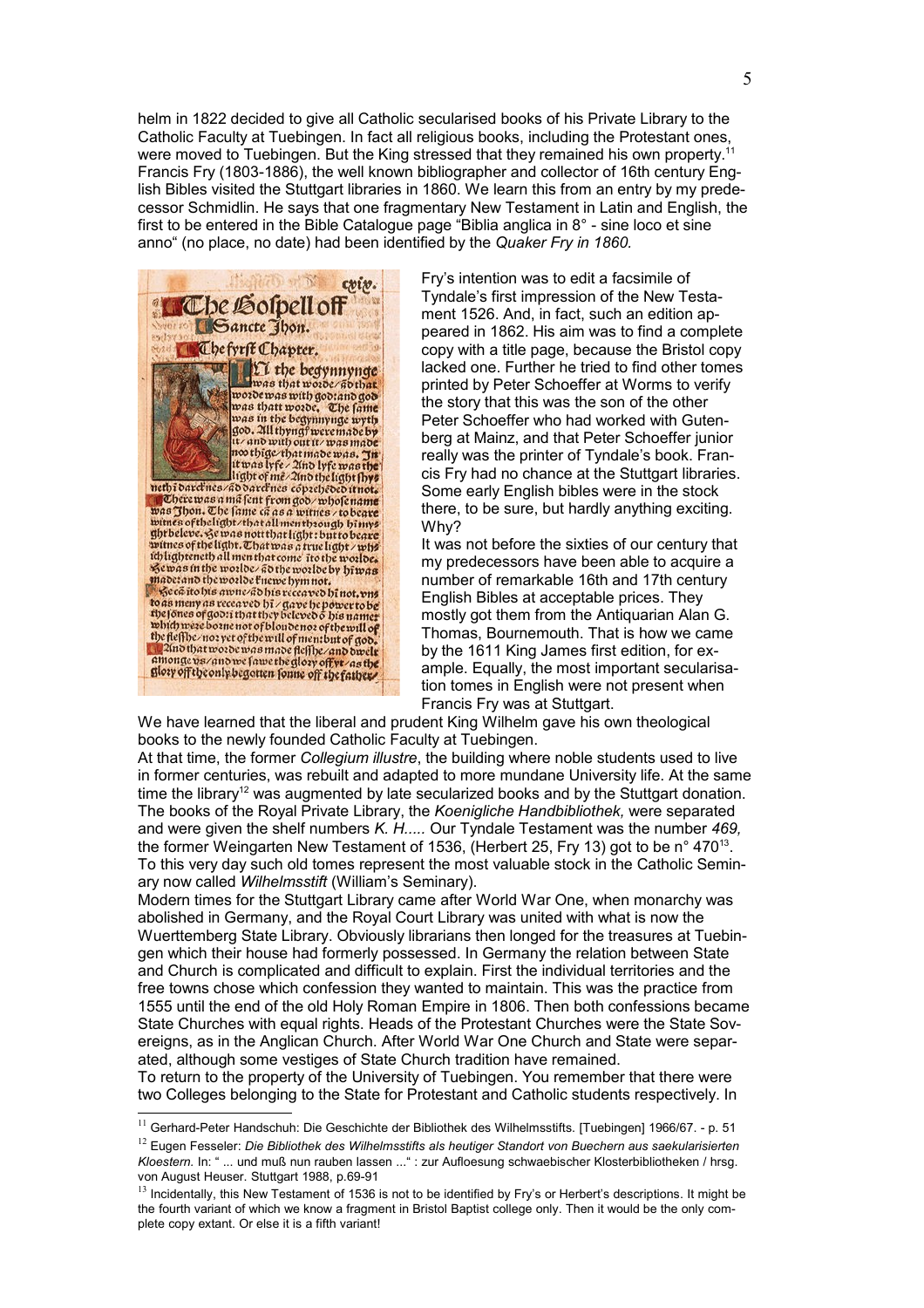the twenties the Protestant College was ceded to the Wuerttemberg Evangelical Church; in the thirties finally the Catholic Wilhelmsstift was ceded to the Catholic Diocese. Both institutions now provide the housing for the future parsons or priests who study at the University.

When the Wilhelmsstift was separated, librarians at Stuttgart remembered King Wilhelm's decree of 1822, who insisted that the books forwarded remained his property. Therefore, between the wars, it was decided that all precious and rare books unnecessary for everyday studying should be removed to Stuttgart, among them the said New Testaments. I mentioned the first page of the Stuttgart hand-written Bible Catalogue under "Biblia anglica in 8° - s. a. & s. l. "We may find that this page, on which already Francis Fry had been engaged in 1860 identifying the mentioned Latin-English edition, is a wonderful field for discoveries.

In 1935 the former director of our Library, Prof. Wilhelm Hoffmann entered the photographed text for one of the transferred books:

*Titelborduere wie bei Bibl. germ. 8° 1532 Propheten. Initialholzschnitte. Brit Cat 00 Darlow-Moule 00. Aus Wilh[elm-]Stift T ueb[ingen] 1935 (Sig[natur] K. H. 469). Vorher Kloster Schoental; Ott-Heinrichsband, leider stark beschaedigt. Alte Sign[atur] auf Ruecken: T 7 N° 202. Auf Einb[an]d: 1550*

Hoffmann - I suppose - did not venture to believe that he had before him such an old impression, since the 1550-stamp of the cover - really the prior owner Ottheinrich's ex libris misled him into considering this impression to be more than twenty years younger than it really was. Therefore he had no motivation to search in the earlier parts of the Darlow & Moule catalogue. Especially since the old system of book numbering in use at the library did not yet demand any higher precision; librarians then could range bibles together belonging to one language, without a special date of publication. This situation changed only in the seventies, when I introduced a more precise numbering. We do continue to have a great number of books not exactly identifiable, fragments, or tomes left without a publication-year or -place by the publisher; but we now try to place them exactly by all means, if all else fails interpolating a conjectural date.

I want to underline that the removing of precious books from Tuebingen to Stuttgart is not connected with the events of Germany's darkest twelve years from 1933-1945. The transfer had already been decided upon democratically in the twenties. Another event, indeed, has to be mentioned. Please don't believe that our book could have sat quiet on the shelf in our 1883 original library building. As you know, most German cities were destroyed during the last two years of World War Two. Librarians and curators of museums had planned to remove their treasures to safer places in the countryside.

So part of our books were taken to some medieval castles in the hills close by, to a monastery on the Danube river, Beuron, or to a salt-mine in the Neckar region. The removal was soon stopped by the Nazi government for propaganda reasons, because people, who were supposed to believe in the final victory of Germany, were not to be alarmed. Everyday life was supposed continue as usual.

The books until 1930 had been stored according to their subjects. Of them, parts of the humanities, rare books and manuscripts, the old tomes of the former Court Library, also the Bible Collection were stored in safety; which once again removed Tyndale's first New Testament into the Wuerttemberg countryside for about four years. The remainder of the books fell prey to a bomb attack<sup>[14](#page-5-0)</sup> in the night of the 12th to the 13th of September 1944, which burned nearly the entire city of Stuttgart with its two castles, the Military Academy with the rest of the Court Library, the Archives, the Highest Law Court, and the State Library building, which still contained more than half a million books, the ones librarians had been forbidden to remove. Only some outer walls of the building remained. Hence the State Library used to be called "the most wonderful ruin in Stuttgart". In the provisionally repaired ruin, work had to be resumed and maintained until 1970. In 1946-47 the removed books returned and life began to become normal again. With the help of the Allies, mostly the United States, democracy was restored and the economy was revived. The Wuerttemberg State Library - in spite of the severe war damage - maintained its position as one of the most important libraries in West Germany among the leading rare and old

book institutions.

In 1970 a new modern building behind the old ruin was opened. The ruin disappeared completely. Now the Bible Collection and the rest of the old Court Library received a special treasury room in the underground stack area.

<span id="page-5-0"></span> $14$  more than 200 British bombers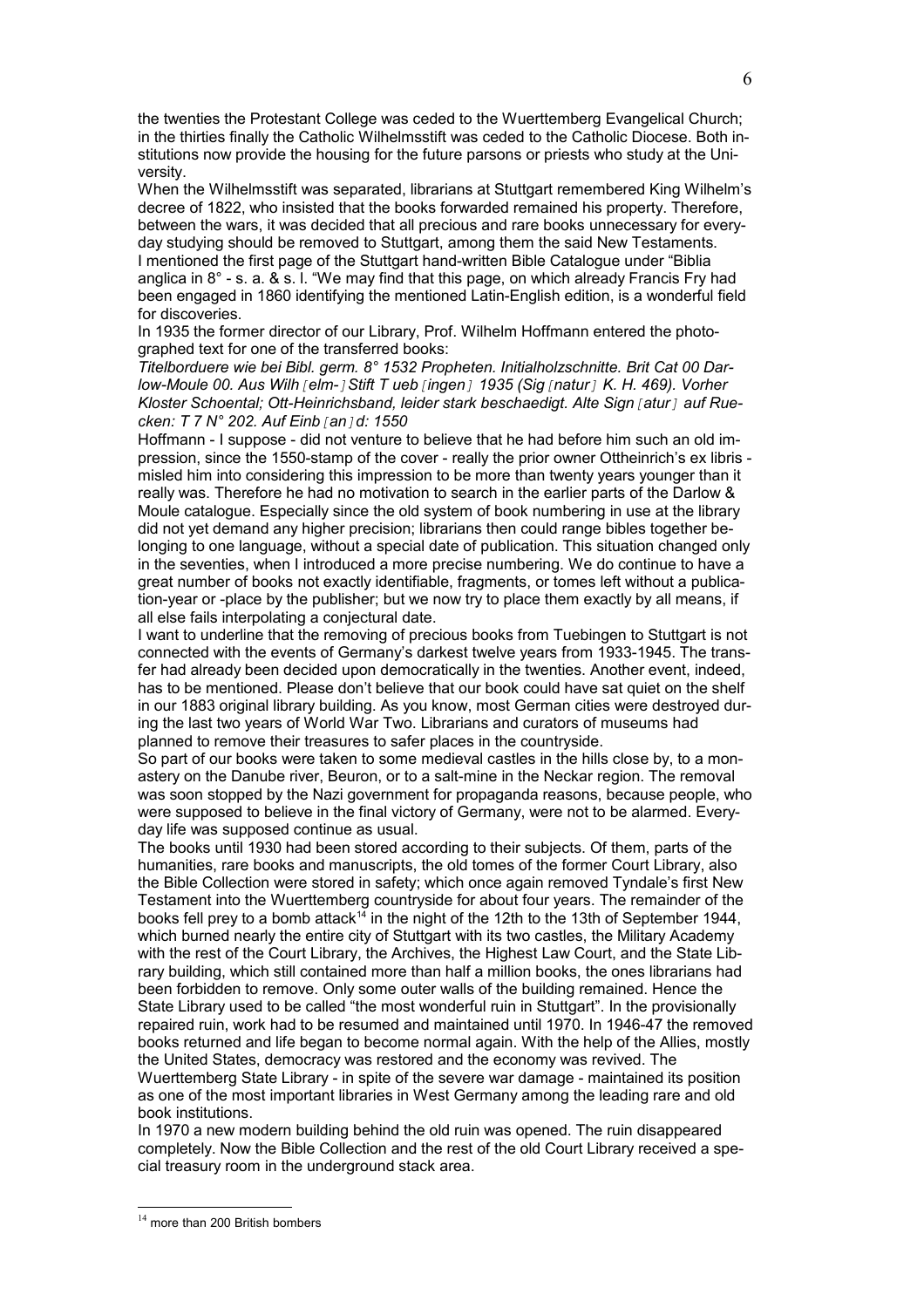A fiction: an event that did not happen as far as I know: A librarian of the British Library searched for a remaining copy of the 1526 Tyndale New Testament outside of Great Britain in the year 1994 because of the celebration of the supposed 500th Birthday of William Tyndale. He was to ascertain whether the Bristol Baptist College copy was really the only complete one besides the fragment at St. Paul's Cathedral Library. A letter reached the Wuerttemberg State Library, which was passed on to the responsible subject-matter specialist, Dr. Zwink. He opened the Bible Catalogue on the first page of *Biblia anglica in 8°* and made sure that in the Bible Collection only the 1976 facsimile was to be found. Then he replied To Whom It May Concern: *Dear Sirs, unfortunately we do not possess an original 1526 New Testament. Yours sincerely ...* A fiction!

In 1994 nobody in Stuttgart would have identified the undated tome as the book they hypothetically sought in England. We could only have confirmed that there is only one complete copy of the book at Bristol. Now back to the historical facts:

For seven years the German Research Association (*Deutsche Forschungsgemeinschaft)* has supported converting title cards of old pre-1850 books into computer data bases and library network catalogues. By reason of the large stock of rare and old books the Wuerttemberg State Library was chosen to join this special program with additional staff. For a long time I myself, in my function as head of the cataloguing department and head of the department of theology including the Bible Collection, had been opposed to the conversion of the Bible records, because the hand-written catalogue, the only one we have for old Bible editions, was not easy to copy and key into the computer. The main stumbling block was the incomplete identification of the mass of books in all imaginable languages, of which we did not yet know whether they were bibles or collateral literature, like liturgies, hymn books, Bible commentaries, paraphrases, poetical versions of the Bible etc., and which defied mechanical conversion. Decisions how the entries were to be made, I told myself, were sure to be difficult. Nevertheless we did begin the time-consuming work to prepare the bibles and the records for electronic conversion. I decided that my librarian colleague, Mrs. Wiltrud Baumann, should do the routine work and that she should ask my advice when she failed.

One day she entered my room with a small octavo English New Testament and declared that she had compared all entries in Herbert's catalogue starting from 1550 back until the first impression. "There is no title leaf to identify", she said. "The only matching entry I can find is the one for the second impression,  $n^{\circ}$  2. There they lack a title, but as a substitute they quote some sentences out of the epilogue *To the Reder.*" She was convinced that orthographically there was perfect identity. I myself was not convinced so quickly. On reading the entries I answered: "Impossible. There are only two copies in England. That's all." Indeed, all items of the old volume matched the Herbert description. That was in the summer of 1996. Then I decided to ask the Bible House Library at Cambridge for advice. Rev. Alan Jesson replied a few days later to say that we probably had a third copy of the 1526 Testament. But he did not want to commit himself and advised me to contact somebody at the British Library. Thus my correspondence with Dr. Mervyn Jannetta started. Later I realized that we had the 1976 facsimile in stock. With this comparison was easy. In the meantime Dr. Jannetta sent me the copy of a newspaper article. The London Times announced on the 7th of November 1996: *Tyndale Bible goes on tour.* Now I understood that the BL had bought the Bristol copy for more than 1 million pounds. The first thing I did was to separate our book and store it more safely than before. The real end of the story was that Dr. Jannetta visited Stuttgart to have a look *at fist hand*. He himself knew the London copy by autopsy. I remember the moment when I showed him our book. He sat down at my desk, opened the volume and said at once: *No doubt*. That was it. The consequences are known.

What is new? What can one learn from this discovery?

First: in Stuttgart we have the only complete copy of the 1526 New Testament. The text itself does not present any new problems.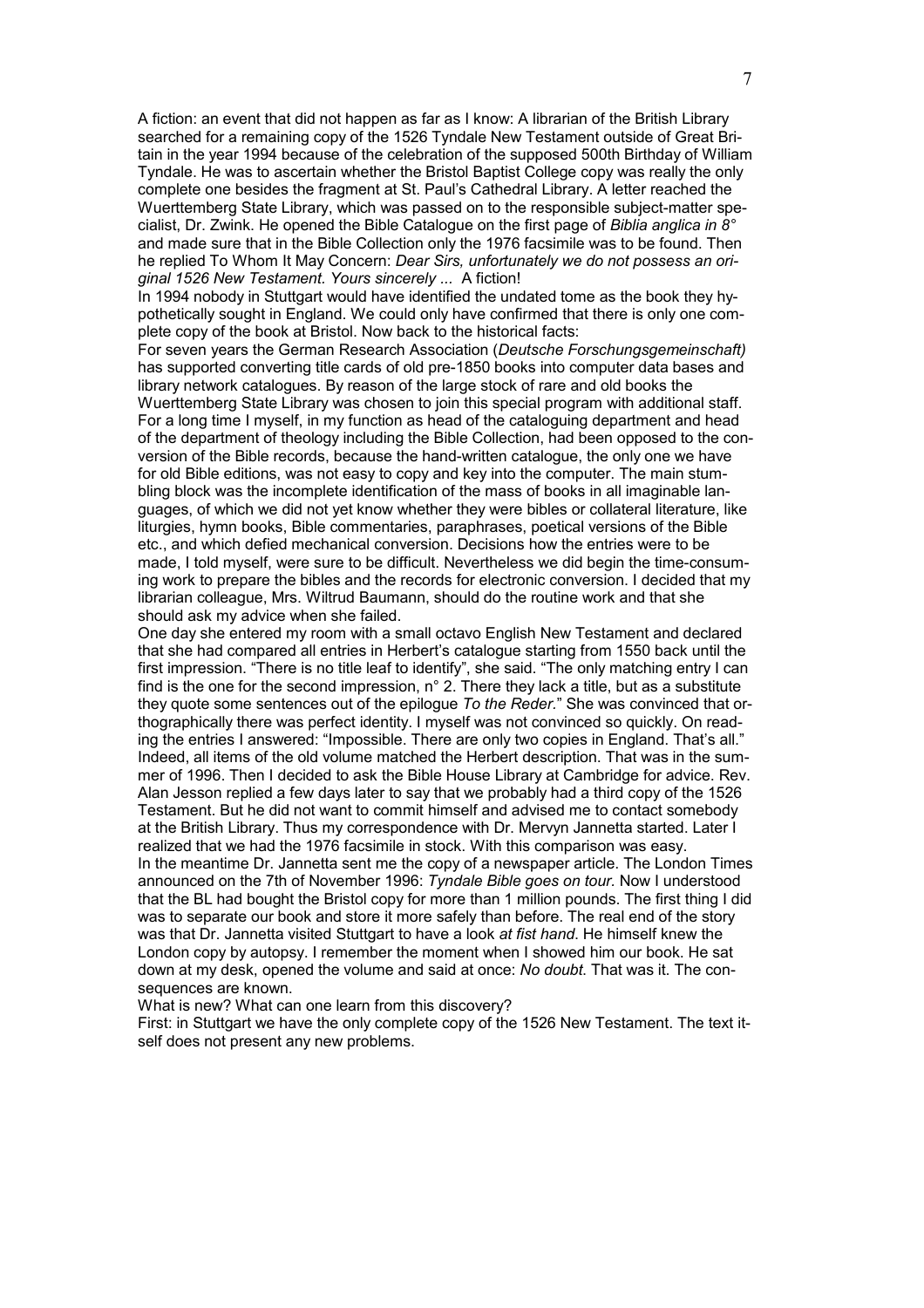Second: The circumstances under which the book was published early in 1526 are clarified. The title leaf consists of four elements: The wood cut frame, the hand-written entry of the Schoental monastery mentioned, the stamp marking the possession of the Royal Private Library and the text of the title itself. Scholars and librarians have known the wording for some time. The pirate impression done by George Joye in 1534 who produced a small 16° edition at Antwerp has been preserved in a unique copy at the British Library, book number G.12180. But nobody could have known that Joye copied the original wording of the title exactly. On the contrary, the author of the monograph *The Literary Lineage of the King James Bible, Charles C. Butterworth<sup>[15](#page-7-0)</sup>, in 1941 was* convinced that George Joye himself had created this wording. Because Joye was obviously a bad fellow, Butterworth argues: "*He gave neither his own name nor Tyndale's to the book, but furnished it with this curious title: The New Testament as it was written. "* (p. 80). Now we know that it was Tyndale himself who "furnished" this text.



It is likely that Tyndale did not invent this title wording from scratch; indeed there is a first New Testament translation in Dutch printed in Delft in 1524 with a similar title. The anonymous translato*r* remarks that he has translated from the Erasmus Greek edition. The title leaf reads:

*DAt nieuwe Testament. welc is dat leuende woert Goods / wtghesproken doer onsen salichmaker IESUS Christus / dye welcke was God ende mensch / beschreuen doer ingeuen des heyligen geests / vanden heyligen Apostelen ende Euangelisten / ende is dye wet der gracien / der liefden / ende des barmherticheyts / met groter naersticheyt ouergeset ende gheprent in goede plattenduytsche... Delft : Cornelis Heynrickz. [1524]* In English*:* 

*The New Testament which is God's living word, spoken by our Saviour Jesus Christ who was God and man [divine and human], written by inspiration of the Holy Ghost, by the holy Apostles and Evangelists and is the Testament of grace, of love and of mercy, with great diligence translated and printed in good Low German [= Dutch]...*

A second edition of this anonymous translation appeared in September 1525. If Tyndale was acquainted at least with the 1524 impression, he could have merely adapted and intensified the programmatic title for his English version*.* 

He was keen to damn the Vulgate indirectly by saying that he had translated out of the original text *as it was written* and was inspired to the evangelists and the apostles. Tyndale's intention was to legitimise his work directly by Christ's order to evangelise the world. The obviously Protestant implication of the direct commission, regardless of Church approbation, an idea presupposing the common priesthood of the faithful, must have been among the primary motives for Romanist Authorities to burn the book.

The title leaf of Tyndale's New Testament is even more provocative than the title of Martin Luther's first German full translation published in September 1522. Comparing both books today, we must assume that Luther or his advisors had actually refrained from giving a detailed title.

Otherwise Tyndale's first impression of 1525 and the first complete edition of 1526 very often correspond with Luther's work. Anybody familiar with Luther's Bible translation will hear Luther's style ring through Tyndale's words. The following have become proverbial phrases in German as well as apparently in English.

It is also clear now that the shapes of the table of contents in both books, the third edition of Luther's New Testament of 1524 and Tyndale's NT 1526, are absolutely the same. Luther changed the order of the biblical books in the New Testament by displacing the

<span id="page-7-0"></span><sup>15</sup> Charles C. Butterworth: *The Literary Lineage of the King James Bible 1340-1611*. Repr. New York 1971, p. 80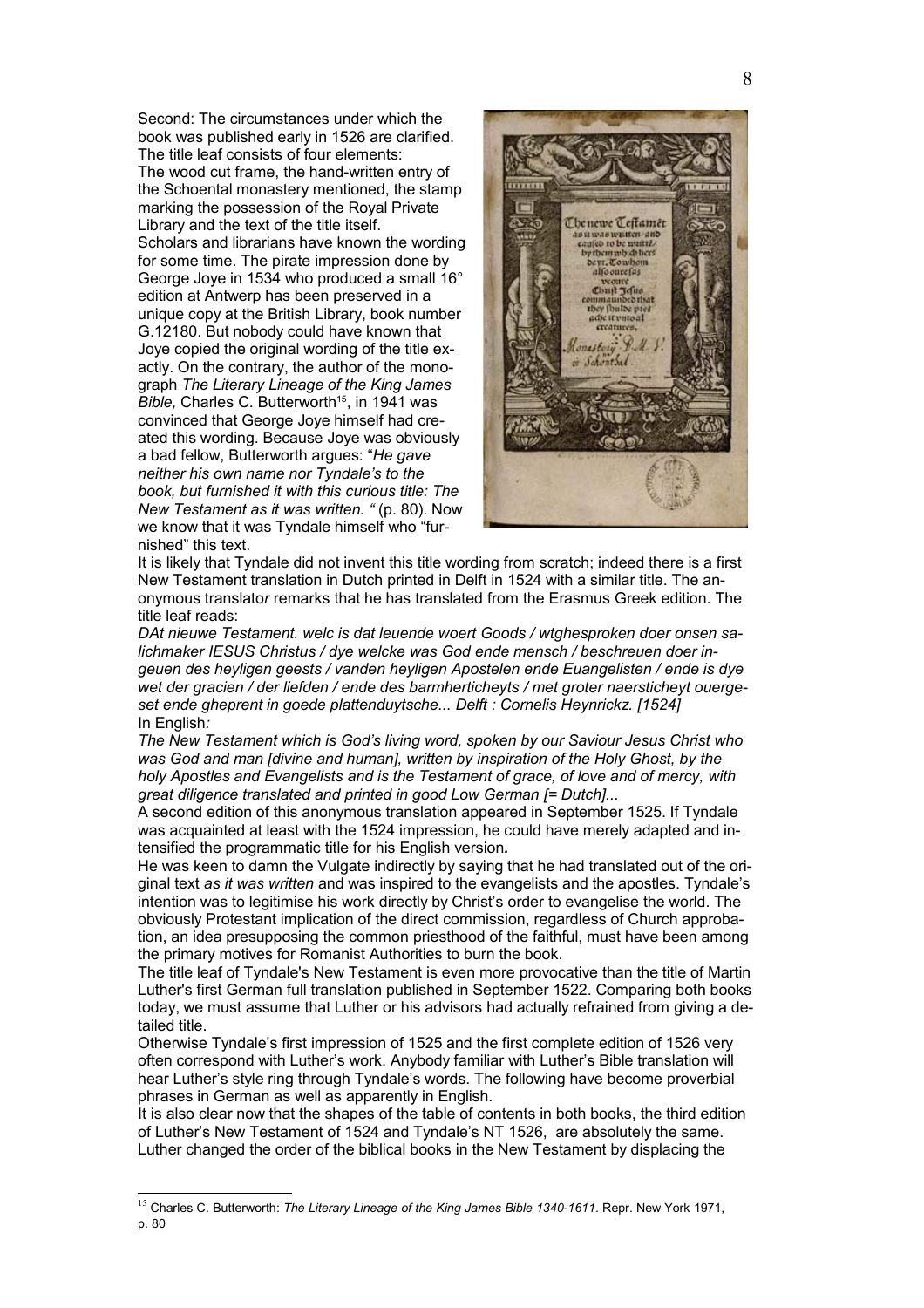Letters of John and Peter before the Letter to the Hebrews and the Letters of James and of Jude.

| Euangelion Sanct ADatthes.<br>ı<br>Luangelion Sanct Darcus.<br>6<br>街<br>LEuangelion Sanct Lucas.<br>tiil Eucngelion Sanct Jobannis.<br>Der Apostel geschicht beschrieben von Sauct Lucas.<br>p<br>ví<br>Epistel Sanct Daulus zu den Romern.<br><b>FISSITIES III</b><br>vij Die erft Epistel Sanct Paulus zu den Cointhern.<br>viij Die ander Epistel Sanct Paulus zu den Connthenn.<br>Epistel Sanct 'Daulus zu den Balatern.<br>此<br>Epistel Sanct Paulus zu den Ephefern.<br>Ł<br>rt Epistel Sanct Daulus zu den Philippern.<br>rij Epistel Sanct Paulus zu den Lolossern.<br>riff Dieerste Epistel Sanct Paulus zu Ebeffalonicert.<br>riif Die ander Epistel Sanct Paulus zu den Eheffalonicern.<br>pp Die erfte Epistel Sanct Paulus an Zimotheon.<br>pvi Dieander Epistel Sanct Paulus an Eimotheon.<br>pvij Epistel Sanct Paulus an Eiton.<br><b>APACINAL</b><br>priij Epiftel Sanct Paulus an Philemon.<br>rir Dieerste Epistel Sanct Peters.<br>EE Die ander Epistel Sanct Peters.<br>pri Dicerste Epistel Sanct Johannis.<br>Krij Dieander Epistel Sanct Johannis.<br>Kriij Die dit Epistel Sanct Johannie.<br>Die Epistel zu den Ebreern.<br>Die Epistel Jacobus.<br>Die Epistel Judas.<br>Die offinbarung Johannis. | Die Bucher des nezven<br>testaments. |
|---------------------------------------------------------------------------------------------------------------------------------------------------------------------------------------------------------------------------------------------------------------------------------------------------------------------------------------------------------------------------------------------------------------------------------------------------------------------------------------------------------------------------------------------------------------------------------------------------------------------------------------------------------------------------------------------------------------------------------------------------------------------------------------------------------------------------------------------------------------------------------------------------------------------------------------------------------------------------------------------------------------------------------------------------------------------------------------------------------------------------------------------------------------------------------------------------------------------------------|--------------------------------------|
|                                                                                                                                                                                                                                                                                                                                                                                                                                                                                                                                                                                                                                                                                                                                                                                                                                                                                                                                                                                                                                                                                                                                                                                                                                 |                                      |
|                                                                                                                                                                                                                                                                                                                                                                                                                                                                                                                                                                                                                                                                                                                                                                                                                                                                                                                                                                                                                                                                                                                                                                                                                                 |                                      |
|                                                                                                                                                                                                                                                                                                                                                                                                                                                                                                                                                                                                                                                                                                                                                                                                                                                                                                                                                                                                                                                                                                                                                                                                                                 |                                      |
|                                                                                                                                                                                                                                                                                                                                                                                                                                                                                                                                                                                                                                                                                                                                                                                                                                                                                                                                                                                                                                                                                                                                                                                                                                 |                                      |
|                                                                                                                                                                                                                                                                                                                                                                                                                                                                                                                                                                                                                                                                                                                                                                                                                                                                                                                                                                                                                                                                                                                                                                                                                                 |                                      |
|                                                                                                                                                                                                                                                                                                                                                                                                                                                                                                                                                                                                                                                                                                                                                                                                                                                                                                                                                                                                                                                                                                                                                                                                                                 |                                      |
|                                                                                                                                                                                                                                                                                                                                                                                                                                                                                                                                                                                                                                                                                                                                                                                                                                                                                                                                                                                                                                                                                                                                                                                                                                 |                                      |
|                                                                                                                                                                                                                                                                                                                                                                                                                                                                                                                                                                                                                                                                                                                                                                                                                                                                                                                                                                                                                                                                                                                                                                                                                                 |                                      |
|                                                                                                                                                                                                                                                                                                                                                                                                                                                                                                                                                                                                                                                                                                                                                                                                                                                                                                                                                                                                                                                                                                                                                                                                                                 |                                      |
|                                                                                                                                                                                                                                                                                                                                                                                                                                                                                                                                                                                                                                                                                                                                                                                                                                                                                                                                                                                                                                                                                                                                                                                                                                 |                                      |
|                                                                                                                                                                                                                                                                                                                                                                                                                                                                                                                                                                                                                                                                                                                                                                                                                                                                                                                                                                                                                                                                                                                                                                                                                                 |                                      |
|                                                                                                                                                                                                                                                                                                                                                                                                                                                                                                                                                                                                                                                                                                                                                                                                                                                                                                                                                                                                                                                                                                                                                                                                                                 |                                      |
|                                                                                                                                                                                                                                                                                                                                                                                                                                                                                                                                                                                                                                                                                                                                                                                                                                                                                                                                                                                                                                                                                                                                                                                                                                 |                                      |
|                                                                                                                                                                                                                                                                                                                                                                                                                                                                                                                                                                                                                                                                                                                                                                                                                                                                                                                                                                                                                                                                                                                                                                                                                                 |                                      |
|                                                                                                                                                                                                                                                                                                                                                                                                                                                                                                                                                                                                                                                                                                                                                                                                                                                                                                                                                                                                                                                                                                                                                                                                                                 |                                      |
|                                                                                                                                                                                                                                                                                                                                                                                                                                                                                                                                                                                                                                                                                                                                                                                                                                                                                                                                                                                                                                                                                                                                                                                                                                 |                                      |
|                                                                                                                                                                                                                                                                                                                                                                                                                                                                                                                                                                                                                                                                                                                                                                                                                                                                                                                                                                                                                                                                                                                                                                                                                                 |                                      |
|                                                                                                                                                                                                                                                                                                                                                                                                                                                                                                                                                                                                                                                                                                                                                                                                                                                                                                                                                                                                                                                                                                                                                                                                                                 |                                      |
|                                                                                                                                                                                                                                                                                                                                                                                                                                                                                                                                                                                                                                                                                                                                                                                                                                                                                                                                                                                                                                                                                                                                                                                                                                 |                                      |
|                                                                                                                                                                                                                                                                                                                                                                                                                                                                                                                                                                                                                                                                                                                                                                                                                                                                                                                                                                                                                                                                                                                                                                                                                                 |                                      |
|                                                                                                                                                                                                                                                                                                                                                                                                                                                                                                                                                                                                                                                                                                                                                                                                                                                                                                                                                                                                                                                                                                                                                                                                                                 |                                      |
|                                                                                                                                                                                                                                                                                                                                                                                                                                                                                                                                                                                                                                                                                                                                                                                                                                                                                                                                                                                                                                                                                                                                                                                                                                 |                                      |
|                                                                                                                                                                                                                                                                                                                                                                                                                                                                                                                                                                                                                                                                                                                                                                                                                                                                                                                                                                                                                                                                                                                                                                                                                                 |                                      |
|                                                                                                                                                                                                                                                                                                                                                                                                                                                                                                                                                                                                                                                                                                                                                                                                                                                                                                                                                                                                                                                                                                                                                                                                                                 |                                      |
|                                                                                                                                                                                                                                                                                                                                                                                                                                                                                                                                                                                                                                                                                                                                                                                                                                                                                                                                                                                                                                                                                                                                                                                                                                 |                                      |
|                                                                                                                                                                                                                                                                                                                                                                                                                                                                                                                                                                                                                                                                                                                                                                                                                                                                                                                                                                                                                                                                                                                                                                                                                                 |                                      |
|                                                                                                                                                                                                                                                                                                                                                                                                                                                                                                                                                                                                                                                                                                                                                                                                                                                                                                                                                                                                                                                                                                                                                                                                                                 |                                      |
|                                                                                                                                                                                                                                                                                                                                                                                                                                                                                                                                                                                                                                                                                                                                                                                                                                                                                                                                                                                                                                                                                                                                                                                                                                 |                                      |
|                                                                                                                                                                                                                                                                                                                                                                                                                                                                                                                                                                                                                                                                                                                                                                                                                                                                                                                                                                                                                                                                                                                                                                                                                                 |                                      |

## The Boles Conteyned in the newe

- The Gofpellof. S. Watbew. i. The Gospell of .S. Alfarte.<br>The Gospell of .S. Aute.  $\tilde{\mathfrak{g}}^i_*$ iĝ. The Gospell of . S. Jhon.<br>The gospell of . S. Jhon.<br>The actes of the 2poftles/writte be fas itij. v. piet Aite.<br>The piftle of S. paul to the Roayns.<br>The piftle of S. paul to the Cot.  $\mathbf{vi}_{\bullet}$  $x<sub>0</sub>$ rinthans. The fecond piftle of. S. Paul to the Co25 viä enconopileor. C. Pautothe Company<br>
The prific of C. C. Paul to the Galathias<br>
The prific of C. C. Paul to the Phelippias<br>
The prific of C. Paul to the Philippias<br>
The prific of C. Paul to the Collogias ir.  $\frac{F_{\ast}}{F_{1}}$ kű. riij. The frast piftle of S. Paul to the Tell's alonians. The feode piftle of. S. paul to the Teffs rüğ. alonians.  $\mathbf{rv}_i$ The fyzit piftle of &. Paul to Timothe. Le prip pinte of G. Paul to Cunoty.<br>The fecto pinte of G. Paul to Timothe<br>The pinte of G. Paul to Titus.<br>The pinte of G. Paul to Philemon.<br>The freends nutle of G. Thou.<br>The freends nutle of G. Thou. rvi.<br>rvij pviğ. kir. er.<br>eri. The feconde piftle of. S. Jhon.<br>The thysid piftle of. S. Jhon.<br>The piftle vnto the Ebsues. rrų̃. rriñ The piftle of . S. James.<br>The piftle of Jude.<br>The revelacion of Jhon.
	-
- 

Luther's New Testament. Wittenberg 1524 Tyndale's New Testament. Worms 1526

These three, together with the Revelation of John, were considered by Luther as quasideuterocanonical, and he gave them no numbers, deviating in all of this from the original disposition. He thereby attributes a higher rank to the 23 allegedly canonical pieces, to which he has given numbers. The latter supported Luther's doctrine of justification by faith alone. One can see that Tyndale followed Luther's pattern both in the 1525 and in the 1526 editions.

The first pages with the beginning of the first Gospel are similar too.

Librarians in the former Royal Private Library had discovered that the wood cut frame in this obscure unidentifiable English Testament was the same as in a German Luther Prophets edition of 1532, a book which is perhaps unique. It also belonged to the Wilhelmsstift copies. This book equally came from monastic stock, namely from the library of the Benedictine Monastery Zwiefalten, and was among the secularisation goods. In a third impression the title frame is the same as Peter Schoeffer junior used for a New Testament of about 1524/25 of which only one copy is known.[16](#page-8-0) It is likely that this unique book was lost in the War.

<span id="page-8-0"></span> $^{16}$  see Martin Luther: Werke : Abt. Deutsche Bibel 11,2, p. LXVIII and 2, n<sup>2</sup> 253, p.705 sq.